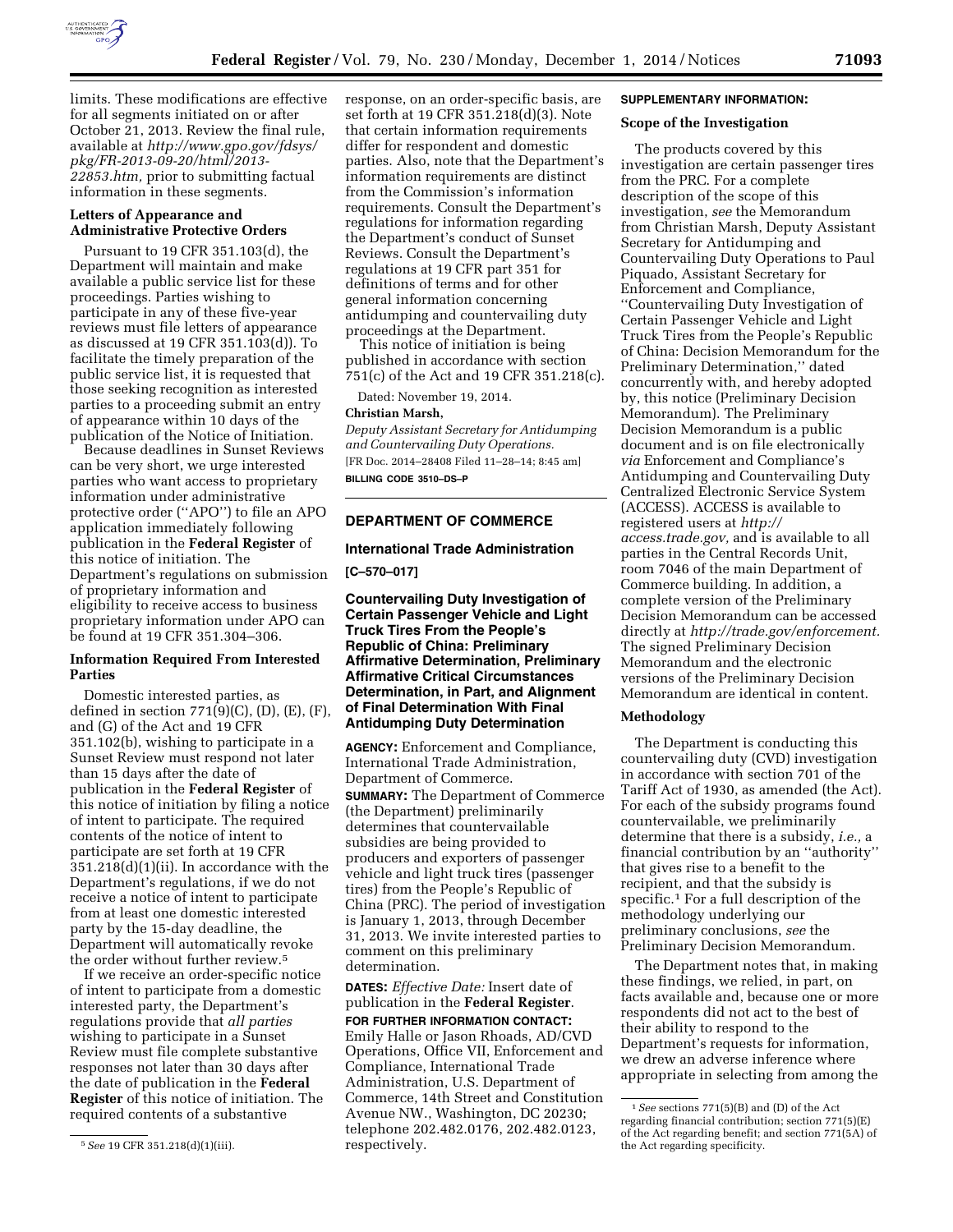facts otherwise available.2 For further information, *see* ''Use of Facts Otherwise Available and Adverse Inferences'' in the Preliminary Decision Memorandum.

#### **Alignment**

As noted in the Preliminary Decision Memorandum, in accordance with section 705(a)(1) of the Act and 19 CFR 351.210(b)(4), we are aligning the final CVD determination in this investigation with the final determination in the companion antidumping duty (AD) investigation of passenger tires from the PRC based on a request made by Petitioner.3 Consequently, the final CVD determination will be issued on the same date as the final AD determination, which is currently scheduled to be issued no later than April 6, 2015, unless postponed.

#### **Critical Circumstances, in Part**

In accordance with section  $703(e)(1)$ of the Act, we preliminarily find that critical circumstances exist with respect to imports of passenger tires from the PRC for Shandong Yongsheng Rubber Group Co., Ltd. (Yongsheng) and all other exporters or producers not individually examined. A discussion of our determination can be found in the Preliminary Decision Memorandum.

## **Preliminary Determination and Suspension of Liquidation**

In accordance with section 703(d)(1)(A)(i) of the Act, we calculated an individual estimated countervailable subsidy rate for the individuallyinvestigated exporters/producers of the subject merchandise.4 We also calculated an all-others rate. In accordance with sections 703(d) and  $705(c)(5)(A)$  of the Act, for companies not individually investigated, we apply an ''all-others'' rate, which is normally calculated by weighting the subsidy rates of the individual companies selected as mandatory respondents by

4The individually-investigated exporters/ producers are GITI Tire (Fujian) Co., Ltd., and its cross-owned affiliated companies GITI Tire (China) Investment Company Ltd., GITI Radial Tire (Anhui) Company Ltd., GITI Tire (Hualin) Company Ltd., GITI Steel Cord (Hubei) Company Ltd., and Anhui Prime Cord Fabrics Company Ltd.; and Cooper Kunshan Tire Co., Ltd., and its cross-owned affiliated company, Cooper Chengshan (Shandong) Tire Co., Ltd.

those companies' exports of the subject merchandise to the United States. Under section  $705(c)(5)(A)(i)$  of the Act, the allothers rate excludes zero and *de minimis* rates calculated for the exporters and producers individually investigated as well as rates based entirely on facts otherwise available. Therefore, we have excluded the rate for Yongsheng from the all-others rate. Notwithstanding the language of section  $705(c)(5)(A)(i)$  of the Act, we have not calculated the ''all-others'' rate by weight averaging the rates of the two individually investigated respondents, because doing so risks disclosure of proprietary information. Therefore, and consistent with the Department's practice where such risk exists, for the ''all-others'' rate, we calculated a weight average of the two responding firms' rates using publicly ranged data.5 The overall preliminary estimated countervailable subsidy rates are summarized in the table below:

| Exporter/Producer                                                                                                                 | Subsidy<br>rate<br>(%) |
|-----------------------------------------------------------------------------------------------------------------------------------|------------------------|
| GITI Tire (Fujian) Co., Ltd. and<br>certain cross-owned companies<br>Cooper Kunshan Tire Co., Ltd<br>and certain cross-owned com- | 17.69                  |
| Shandong Yongsheng Rubber                                                                                                         | 12.50                  |
| All-Others                                                                                                                        | 81.29<br>15.69         |

In accordance with sections  $703(d)(1)(B)$  and  $(d)(2)$  of the Act, we are directing U.S. Customs and Border Protection (CBP) to suspend liquidation of all entries of passenger tires from the PRC that are entered, or withdrawn from warehouse, for consumption on or after the date of the publication of this notice in the **Federal Register**, and to require a cash deposit for such entries of merchandise in the amounts indicated above. Moreover, because we preliminarily find critical circumstances exist with respect to Yongsheng, and all other exporters or producers not individually examined, in accordance with section 703(e)(2)(A) of the Act, we are directing CBP to apply the suspension of liquidation to any unliquidated entries entered, or withdrawn from warehouse for consumption by these companies, on or after the date which is 90 days prior to the date of publication of this notice in the **Federal Register**.

### **Verification**

As provided in section 782(i)(1) of the Act, we intend to verify the information submitted by the respondents prior to making our final determination.

# **Disclosure and Public Comment**

The Department intends to disclose to interested parties the calculations performed in connection with this preliminary determination within five days of its public announcement.6 Interested parties may submit case and rebuttal briefs, as well as request a hearing.7 For a schedule of the deadlines for filing case briefs, rebuttal briefs, and hearing requests, *see* the Preliminary Decision Memorandum.

# **International Trade Commission Notification**

In accordance with section 703(f) of the Act, we will notify the International Trade Commission (ITC) of our determination. In addition, we are making available to the ITC all nonprivileged and non-proprietary information relating to this investigation. We will allow the ITC access to all privileged and business proprietary information in our files, provided the ITC confirms that it will not disclose such information, either publicly or under an administrative protective order, without the written consent of the Assistant Secretary for Enforcement and Compliance.

In accordance with section 705(b)(2) of the Act, if our final determination is affirmative, the ITC will make its final determination within 45 days after the Department makes its final determination.

This determination is issued and published pursuant to sections 703(f) and 777(i) of the Act and 19 CFR 351.205(c).

Dated: November 21, 2014.

### **Paul Piquado,**

*Assistant Secretary for Enforcement and Compliance.* 

#### **Appendix**

#### **List of Topics Discussed in the Preliminary Decision Memorandum**

I. Summary

- II. Background
- III. Scope Comments
- IV. Scope of the Investigation
- V. Alignment
- VI. Respondent Selection
- VII. Preliminary Determination of Critical Circumstances, in Part
- VIII. Injury Test
- IX. Application of the Countervailing Duty Law to Imports from the PRC

<sup>2</sup>*See* sections 776(a) and (b) of the Act.

<sup>3</sup>Collectively, United Steel, Paper and Forestry, Rubber, Manufacturing, Energy, Allied Industrial and Service Workers International Union, AFL– CIO, CLC. *See* Letter from Petitioner, ''Certain Passenger Vehicle and Light Truck Tires from the People's Republic of China—Petitioner's Request for Alignment of Countervailing Duty Investigation Final Determination Deadline with Antidumping Investigation Final Determination Deadline,'' November 5, 2014.

<sup>5</sup>*See, e.g., Hardwood and Decorative Plywood from the People's Republic of China: Final Affirmative Countervailing Duty Determination; 2011,* 78 FR 58283 (September 23, 2013).

<sup>6</sup>*See* 19 CFR 351.224(b).

<sup>7</sup>*See* 19 CFR 351.309(c)–(d), 19 CFR 351.310(c).